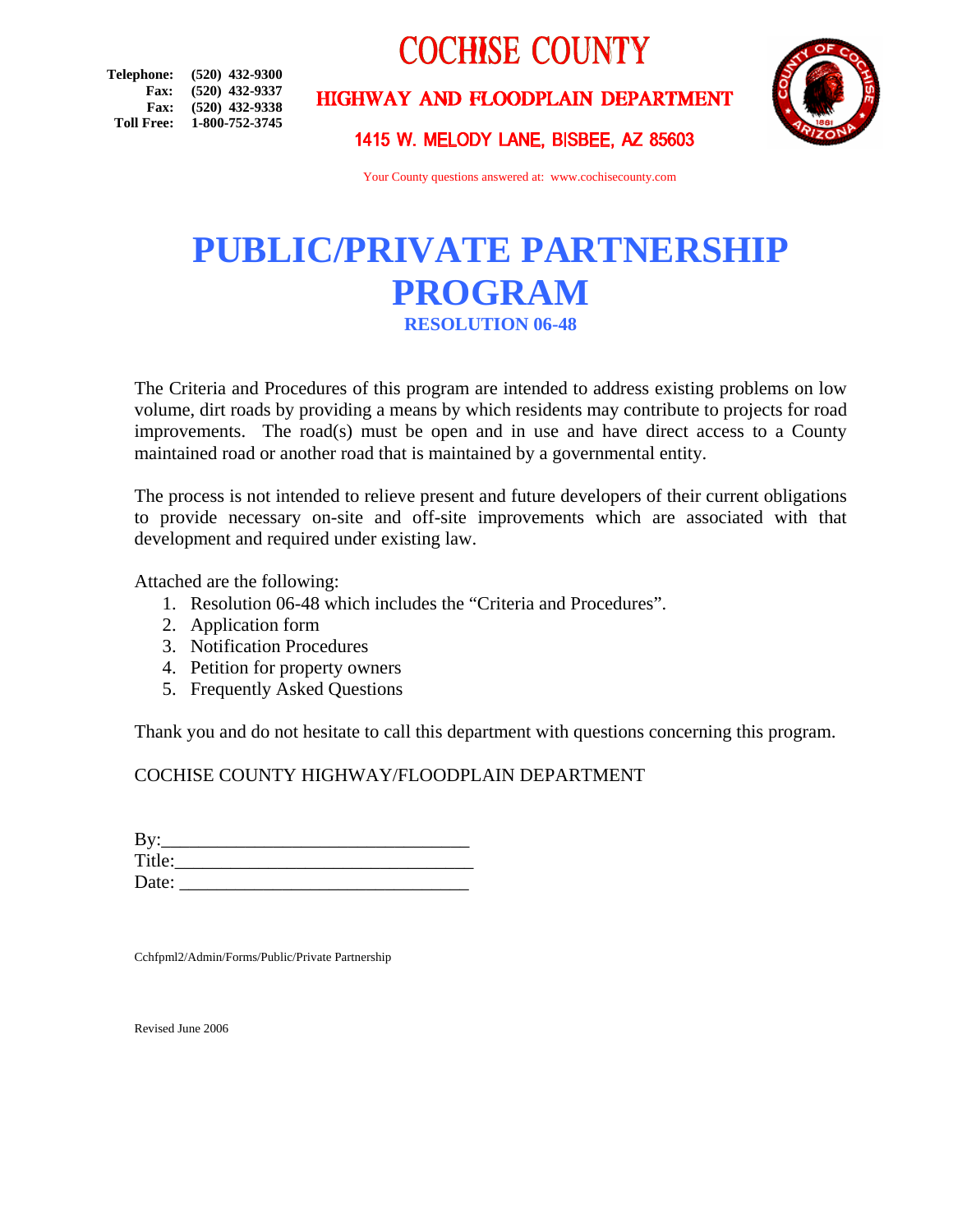## **FREQUENTLY ASKED QUESTIONS:**

#### **1. What does the \$100.00 application fee cover?**

The \$100.00 application fee is a minimal cost to the residents for staff to prepare a Brief Initial Analysis. This fee covers research done by the Right-of-Way division and the Inspection section to assess the current legal status of the road along with any possible right-of-way encroachments that would need to be addressed during the project and the preparation of the cost estimate range.

## **2. After we receive the initial cost estimate range, what happens next?**

The Brief Initial Analysis will provide you a basic idea of the potential cost of the project. If you decide to proceed, then a more thorough survey and engineering report shall be completed to come up with a final cost. For residents on maintained roads, there is no additional fee.

Residents living on non-maintained roads, would be required at this point to deposit \$3,000 to go towards the cost of a more thorough survey and engineering report. Please see the attached Criteria and Procedures for further information this issue.

## **3. Can more than one road be improved per project?**

As you can see on the application, more than one road can be proposed for improvements. However, the roads must connect to each other and must connect to a road maintained by the County or another governmental entity. The maximum length for any one project shall generally not exceed one mile.

#### **4. Does the County become involved with collecting the funds for the project?**

While this aspect is very frustrating to the applicant and residents who assist the applicant, it is the property owners' responsibility to collect the funds that would total the amount necessary from the residents according to the County Engineer's Estimate Report. The County does not get involved with this process nor does the County accept "payments" on a project.

#### **5. How should the check(s) be made out?**

As stated above, **all** of the **total amount due** from residents must be submitted at one time. This can be handled with one check or a check from each resident on the road. The check(s) can be made out to the Cochise County Treasurer with the project name in the memo section.

#### **6. What about driveway culverts?**

The County does not install or maintain driveway culverts. However, if culverts are recommended, residents must purchase the culverts and the County will install them at the time of construction. **This is the only time the County will install driveway culverts.**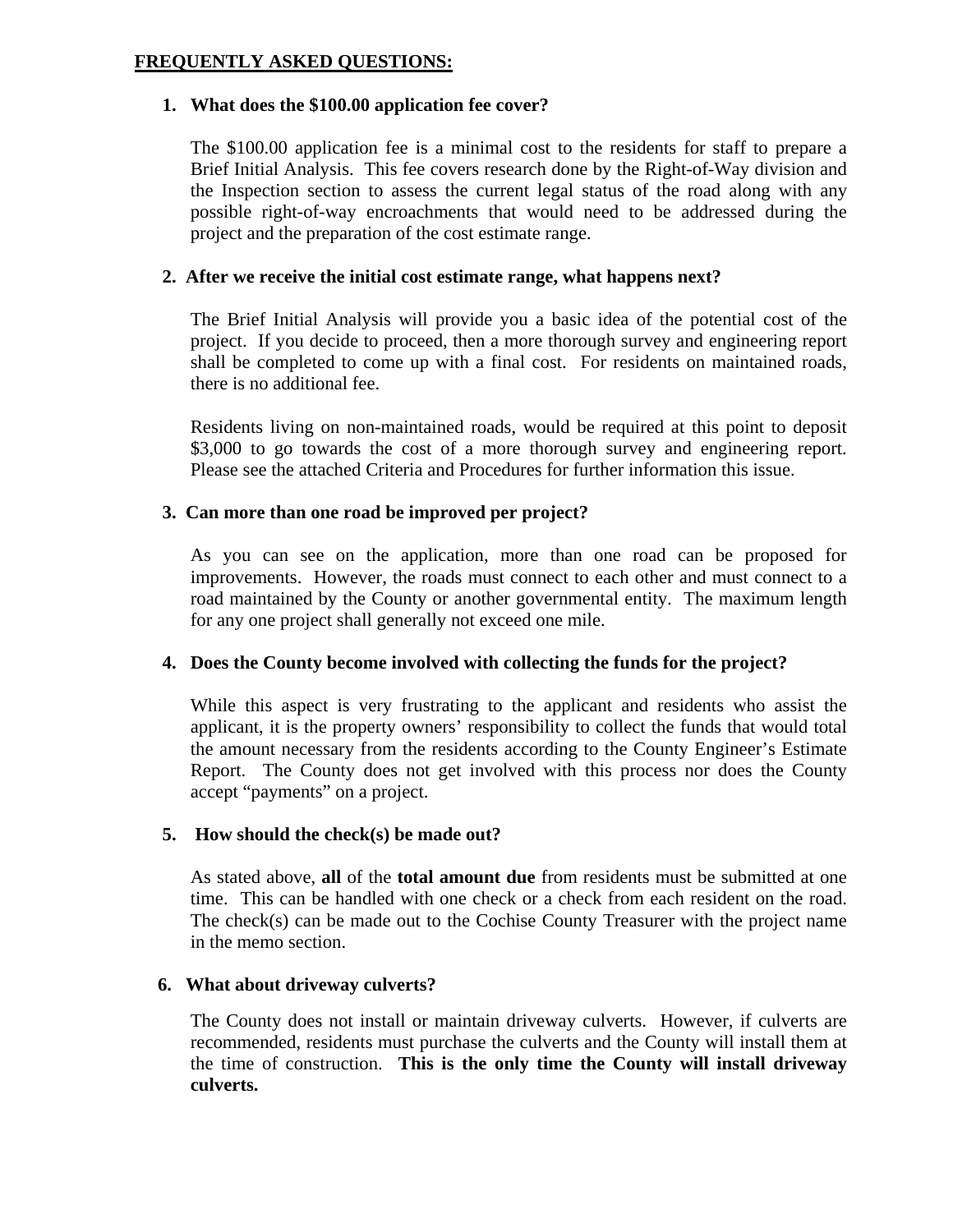#### **7. Can a project be completed without dedication of necessary right-of-way?**

No. Adequate public right-of-way **MUST** exist or **MUST** be provided at no cost to the County in order for a project to be processed and completed.

Thank you for taking interest in this very worthwhile program and if there is anything this department can do in the way of making this a more positive endeavor, please do not hesitate to contact this office at 1-520-432-9300 or 1-800-752-3745. We also strongly suggest visiting our web page at [www.cochisecounty.com.](http://www.cochisecounty.com/)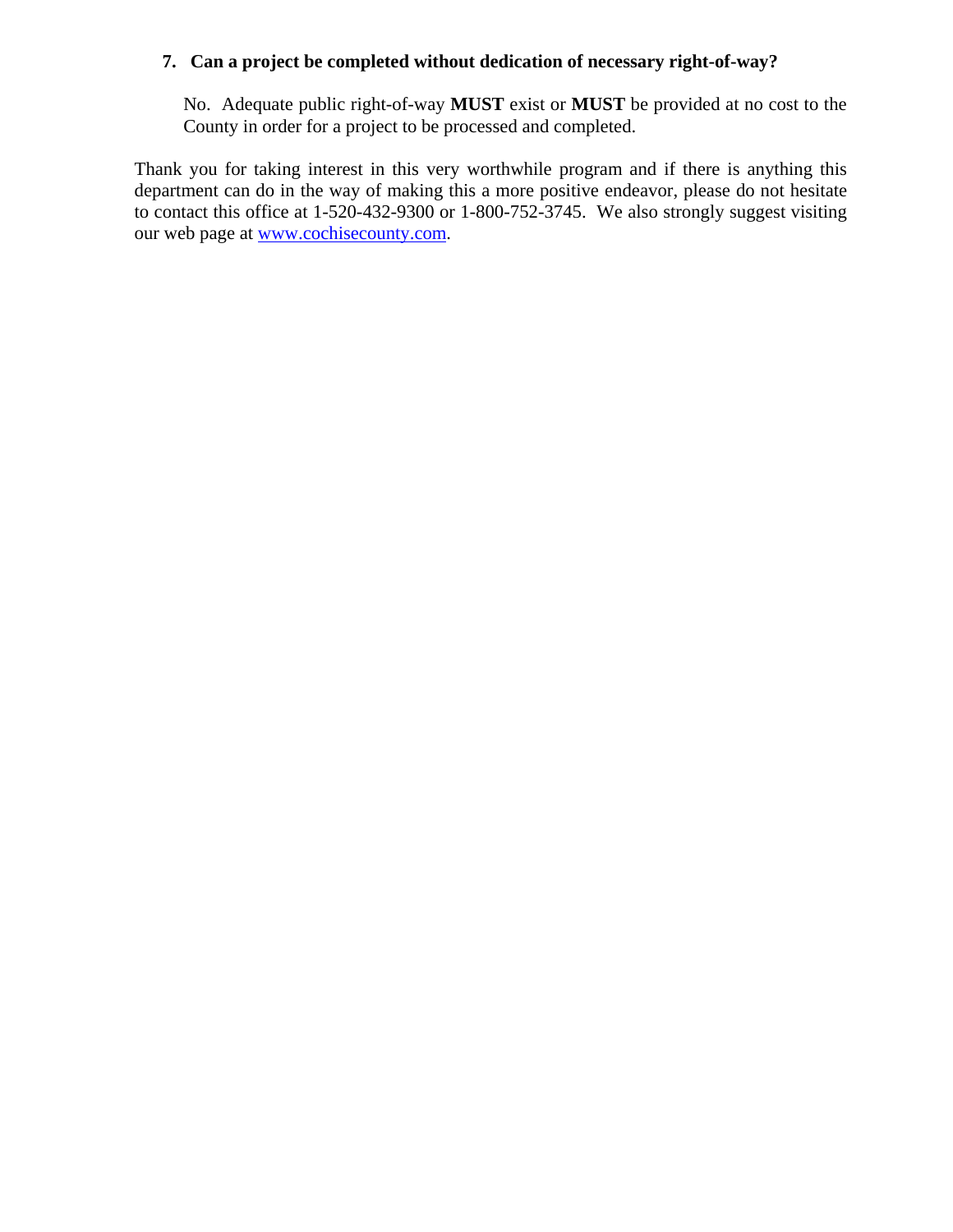**Telephone: (520) 432-9300 Fax: (520) 432-9337 Fax: (520) 432-9338 Toll Free: 1-800-752-3745** **COCHISE COUNTY** 

HIGHWAY AND FLOODPLAIN DEPARTMENT



1415 W. MELODY LANE, BISBEE, AZ 85603

Your County questions answered at: www.cochisecounty.com

# **PUBLIC/PRIVATE PARTNERSHIP**

## **Notification Procedures**

It is the responsibility of the applicant(s) to notify **all** property owners adjoining the road/section of road/roads referred to on the "Application for a Public/Private Partnership and to provide each property owner with copies of pertinent documents.

Property ownership is based upon the current assessment roll that can be acquired from the Cochise County Assessor's office located at 1415 Melody Lane, Bldg. B, Bisbee, AZ 85603. Phone number (520) 432-8650. Their e-mail address is [assessor@co.cochise.az.us](mailto:assessor@co.cochise.az.us). This will provide current names and addresses of property owners.

Applicants must provide **one** of the following for each property owner:

1. Signature on the attached petition designating **support** of the proposed project.

2. Signature on the attached petition designating **non-support** of the proposed project.

3. Registered/Certified Return Receipt indicating that an attempt was made to contact a property owner if no response is received.

 Complete the application and proof of compliance with notification procedures to each property owner as stated above and mail to this department along with the \$100.00 application fee.

The application fee of \$100.00 is non-refundable.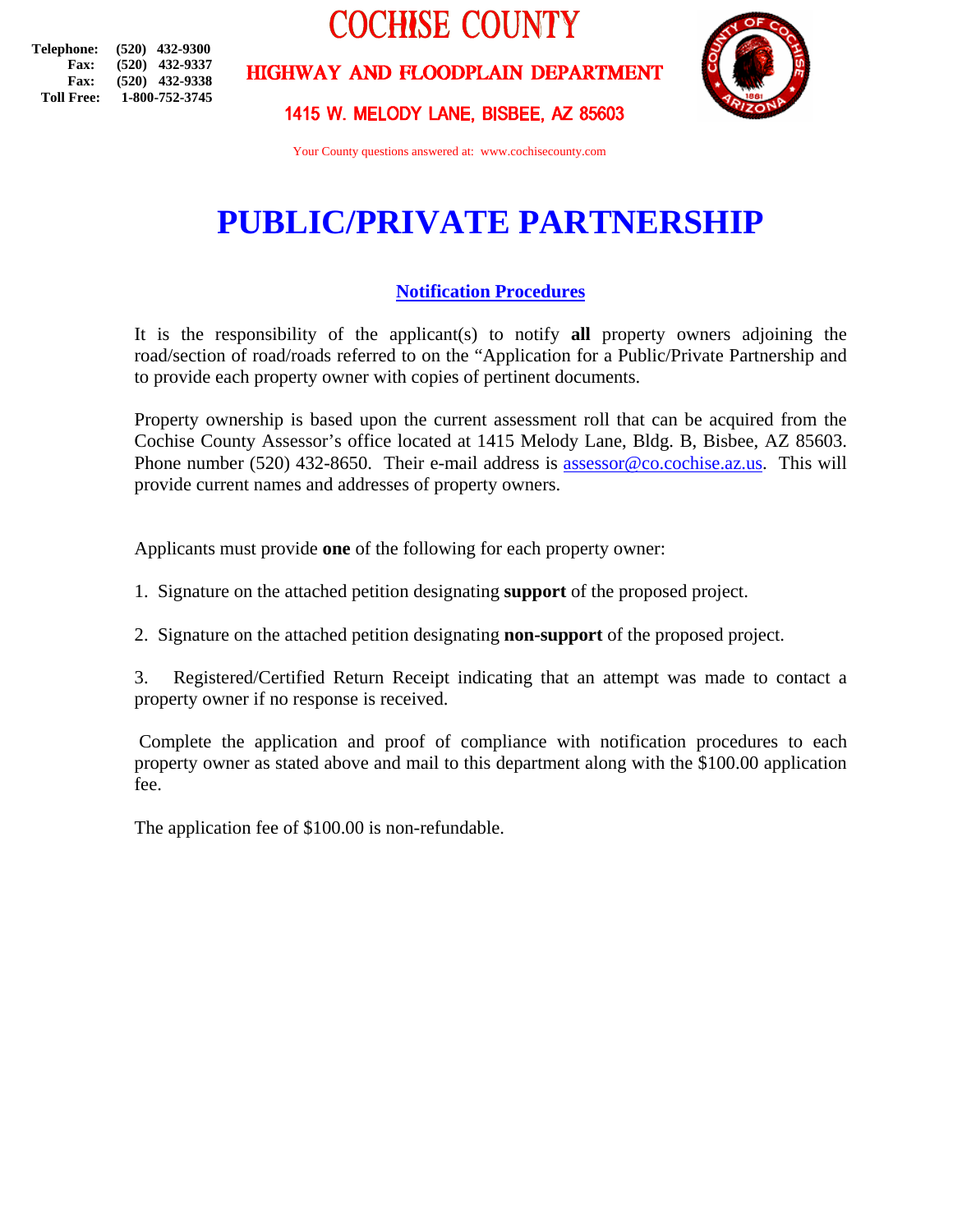#### **Application for Public/Private Partnership Road Improvements**

|                                                                                                                                                                                                                                                                                                                                                                                                                             |                                                        |                  | (Office Use Only)                                                                                                                                                                                                                                     |
|-----------------------------------------------------------------------------------------------------------------------------------------------------------------------------------------------------------------------------------------------------------------------------------------------------------------------------------------------------------------------------------------------------------------------------|--------------------------------------------------------|------------------|-------------------------------------------------------------------------------------------------------------------------------------------------------------------------------------------------------------------------------------------------------|
|                                                                                                                                                                                                                                                                                                                                                                                                                             |                                                        |                  |                                                                                                                                                                                                                                                       |
|                                                                                                                                                                                                                                                                                                                                                                                                                             |                                                        |                  | $\text{Receipt No.:}$                                                                                                                                                                                                                                 |
| Check Amount: Check Number:                                                                                                                                                                                                                                                                                                                                                                                                 |                                                        |                  |                                                                                                                                                                                                                                                       |
| Please describe the exact location of the road(s). Attach a map, if available:                                                                                                                                                                                                                                                                                                                                              | (Maximum length for each project - generally one mile) |                  |                                                                                                                                                                                                                                                       |
|                                                                                                                                                                                                                                                                                                                                                                                                                             |                                                        |                  |                                                                                                                                                                                                                                                       |
|                                                                                                                                                                                                                                                                                                                                                                                                                             |                                                        |                  |                                                                                                                                                                                                                                                       |
|                                                                                                                                                                                                                                                                                                                                                                                                                             |                                                        |                  |                                                                                                                                                                                                                                                       |
|                                                                                                                                                                                                                                                                                                                                                                                                                             |                                                        |                  |                                                                                                                                                                                                                                                       |
|                                                                                                                                                                                                                                                                                                                                                                                                                             |                                                        |                  |                                                                                                                                                                                                                                                       |
|                                                                                                                                                                                                                                                                                                                                                                                                                             |                                                        |                  |                                                                                                                                                                                                                                                       |
|                                                                                                                                                                                                                                                                                                                                                                                                                             |                                                        |                  |                                                                                                                                                                                                                                                       |
|                                                                                                                                                                                                                                                                                                                                                                                                                             |                                                        |                  |                                                                                                                                                                                                                                                       |
|                                                                                                                                                                                                                                                                                                                                                                                                                             |                                                        |                  |                                                                                                                                                                                                                                                       |
|                                                                                                                                                                                                                                                                                                                                                                                                                             |                                                        |                  |                                                                                                                                                                                                                                                       |
|                                                                                                                                                                                                                                                                                                                                                                                                                             |                                                        |                  | $To:$ $\qquad \qquad$                                                                                                                                                                                                                                 |
|                                                                                                                                                                                                                                                                                                                                                                                                                             |                                                        |                  |                                                                                                                                                                                                                                                       |
|                                                                                                                                                                                                                                                                                                                                                                                                                             |                                                        |                  |                                                                                                                                                                                                                                                       |
| (If additional space is required, please attach a separate sheet.)                                                                                                                                                                                                                                                                                                                                                          |                                                        |                  | Note: This process will be initiated upon submission of (1) a completed application, (2) a check in the amount of \$100.00 (not<br>refundable) made payable to: Cochise County Treasurer, (3) proof of notification to each adjoining property owner. |
| Mail or bring in the above to:                                                                                                                                                                                                                                                                                                                                                                                              |                                                        | Bisbee, AZ 85603 | Cochise County Highway and Floodplain Department<br>Attention: Public/Private Partnership<br>1415 Melody Lane, Bldg. F                                                                                                                                |
|                                                                                                                                                                                                                                                                                                                                                                                                                             |                                                        |                  |                                                                                                                                                                                                                                                       |
|                                                                                                                                                                                                                                                                                                                                                                                                                             |                                                        |                  |                                                                                                                                                                                                                                                       |
|                                                                                                                                                                                                                                                                                                                                                                                                                             |                                                        |                  |                                                                                                                                                                                                                                                       |
| The portion below must be completed prior to submission of the application:<br>"I have received and read a copy of Resolution 06-48 and understand the criteria and procedures attached."<br>Signed: Signed: All and the same of the same of the same of the same of the same of the same of the same of the same of the same of the same of the same of the same of the same of the same of the same of the same of the sa |                                                        |                  |                                                                                                                                                                                                                                                       |

Revised June 2006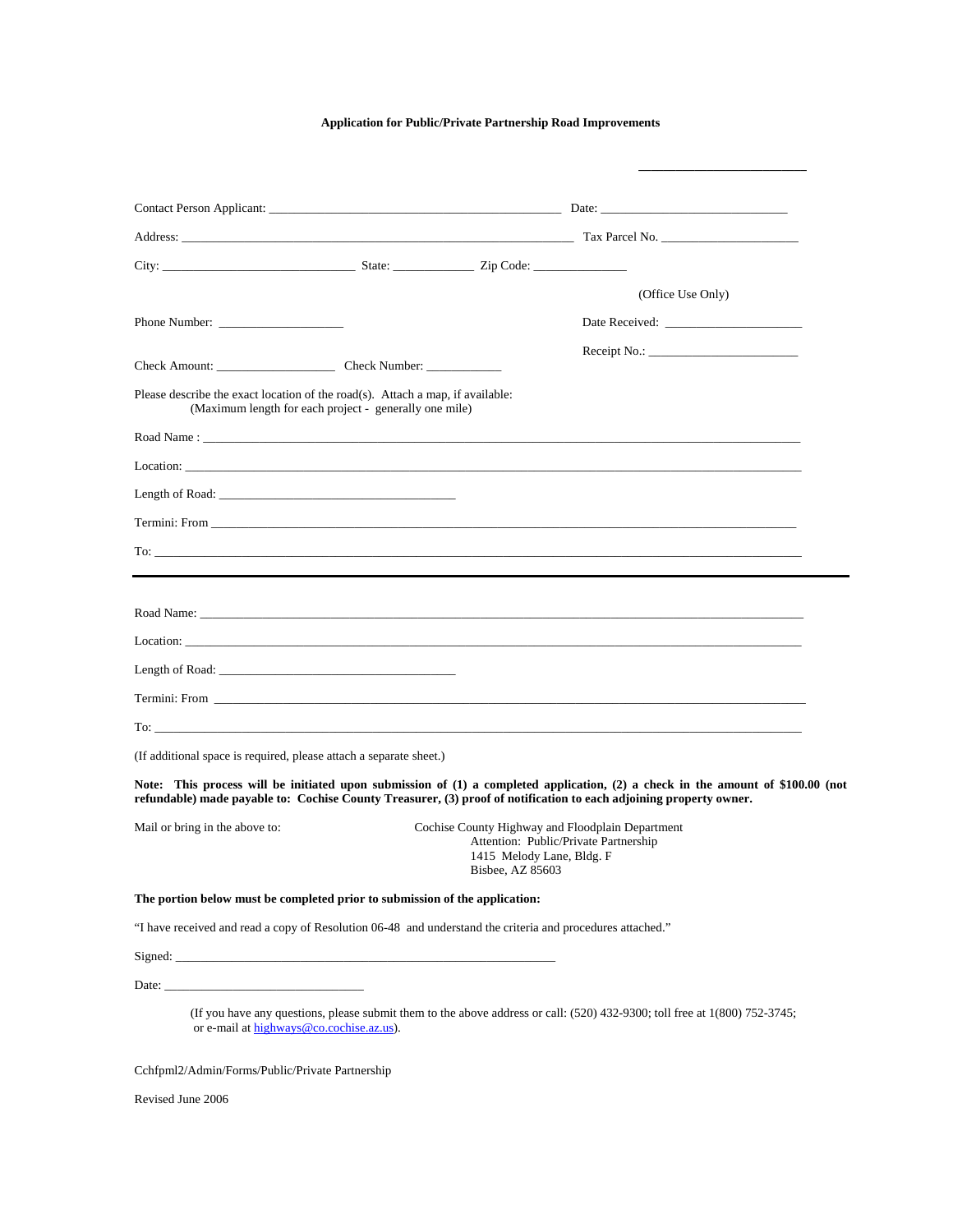#### **(Road Name)**

#### **TO BE SIGNED BY LEGAL/ADJACENT PROPERTY OWNERS ONLY.**

| 1.                |           |              |                |
|-------------------|-----------|--------------|----------------|
| <b>Print Name</b> | Signature | Phone        | Tax Parcel No. |
| Address           | City      | State        | Zip            |
| 2.                |           |              |                |
| <b>Print Name</b> | Signature | Phone        | Tax Parcel No. |
| Address           | City      | <b>State</b> | Zip            |
| 3.                |           |              |                |
| <b>Print Name</b> | Signature | Phone        | Tax Parcel No. |
| Address           | City      | State        | Zip            |
| 4.                |           |              |                |
| <b>Print Name</b> | Signature | Phone        | Tax Parcel No. |
| Address           | City      | State        | Zip            |
| 5.                |           |              |                |
| <b>Print Name</b> | Signature | Phone        | Tax Parcel No. |
| Address           | City      | State        | Zip            |
| 6.                |           |              |                |
| <b>Print Name</b> | Signature | Phone        | Tax Parcel No. |
| Address           | City      | State        | Zip            |
| 7.                |           |              |                |
| <b>Print Name</b> | Signature | Phone        | Tax Parcel No. |
| Address           | City      | State        | Zip            |
| 8.                |           |              |                |
| <b>Print Name</b> | Signature | Phone        | Tax Parcel No. |
| Address           | City      | <b>State</b> | Zip            |
| 9.                |           |              |                |
| <b>Print Name</b> | Signature | Phone        | Tax Parcel No. |
| Address           | City      | State        | Zip            |
| 10.               |           |              |                |
| Print Name        | Signature | Phone        | Tax Parcel No. |
| Address           | City      | State        | Zip            |

This form must be submitted with the application fee. (Attach Additional Sheet If Necessary.)